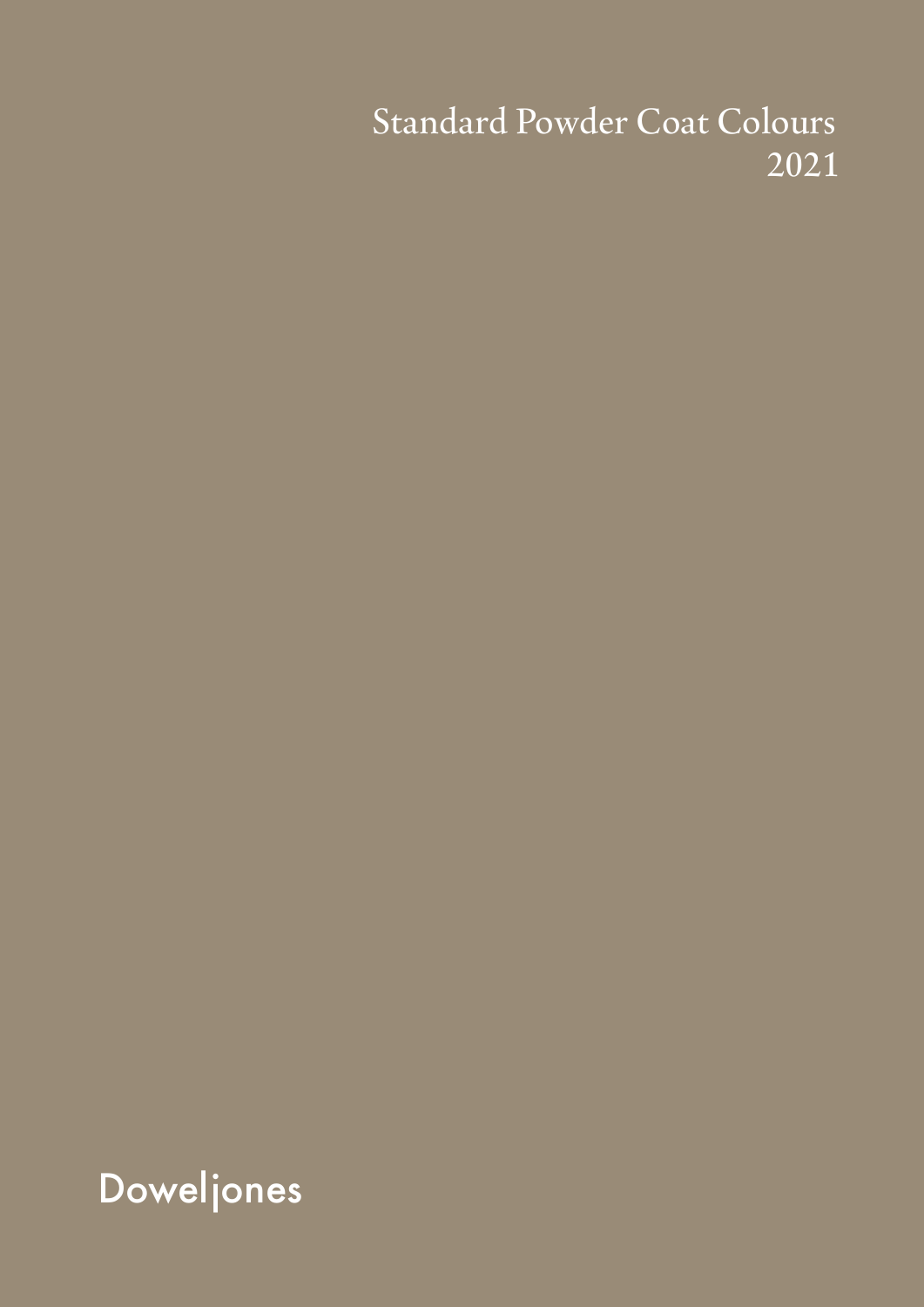| Satin Black       | Ace Black           | APO Grey      | Oyster                  |
|-------------------|---------------------|---------------|-------------------------|
|                   |                     |               |                         |
| Mistletoe         | Hawthorn Green      | Pale Eucalypt | <b>Transformer Grey</b> |
|                   |                     |               |                         |
| <b>Blue Ridge</b> | Deep Ocean          | Space Blue    | French Blue             |
|                   |                     |               |                         |
| <b>Blaze Blue</b> | <b>Horizon Blue</b> | Manor Red     | Flame Red               |
|                   |                     |               |                         |
| Signal Red        | Orange X15          | Lemon Yellow  | Dark Violet             |
| Dusty Pink        | Rivergum Beige      | Riversand     | Pearl White             |
|                   |                     |               |                         |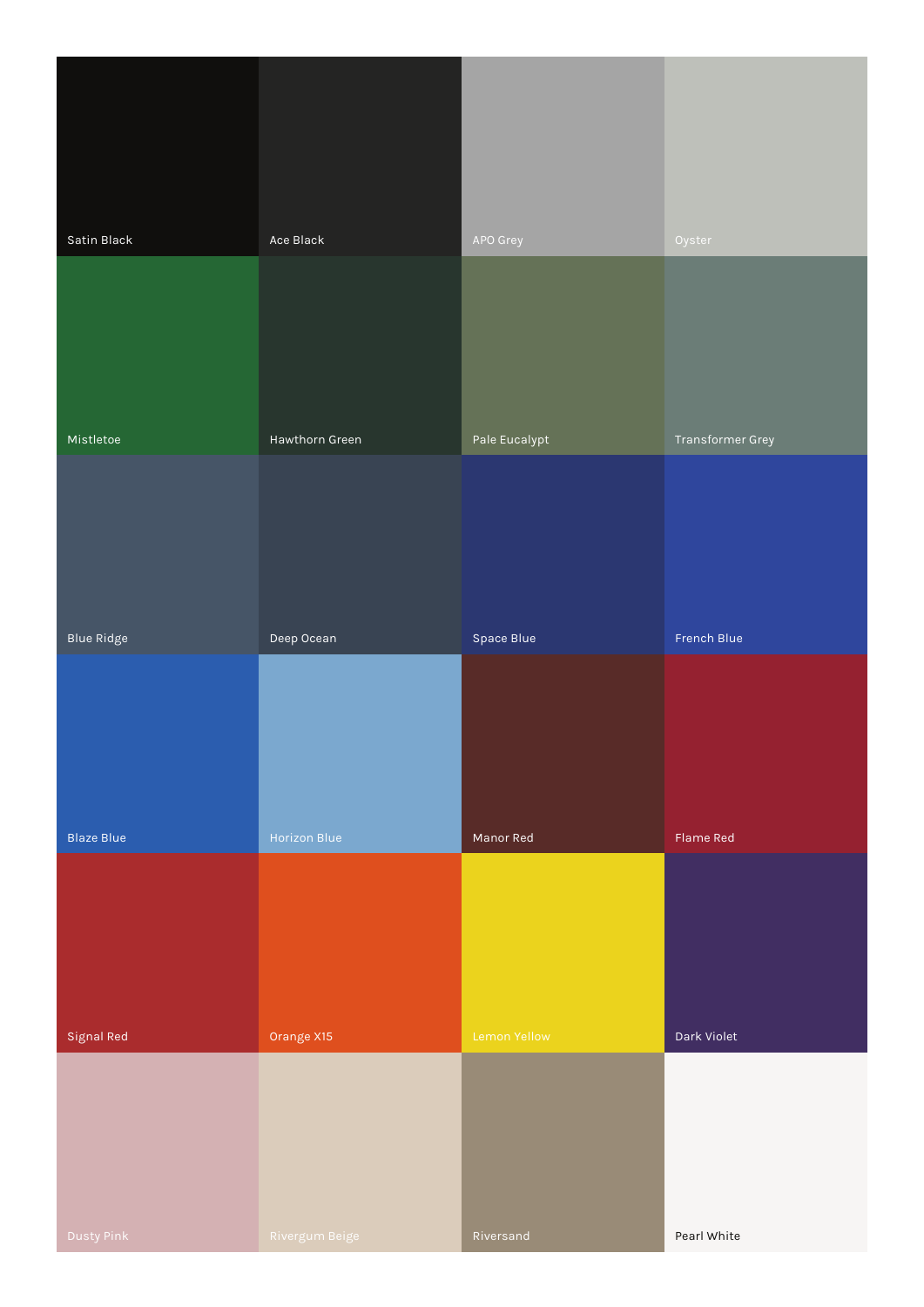## Satin Black

Satin Finish 9109024S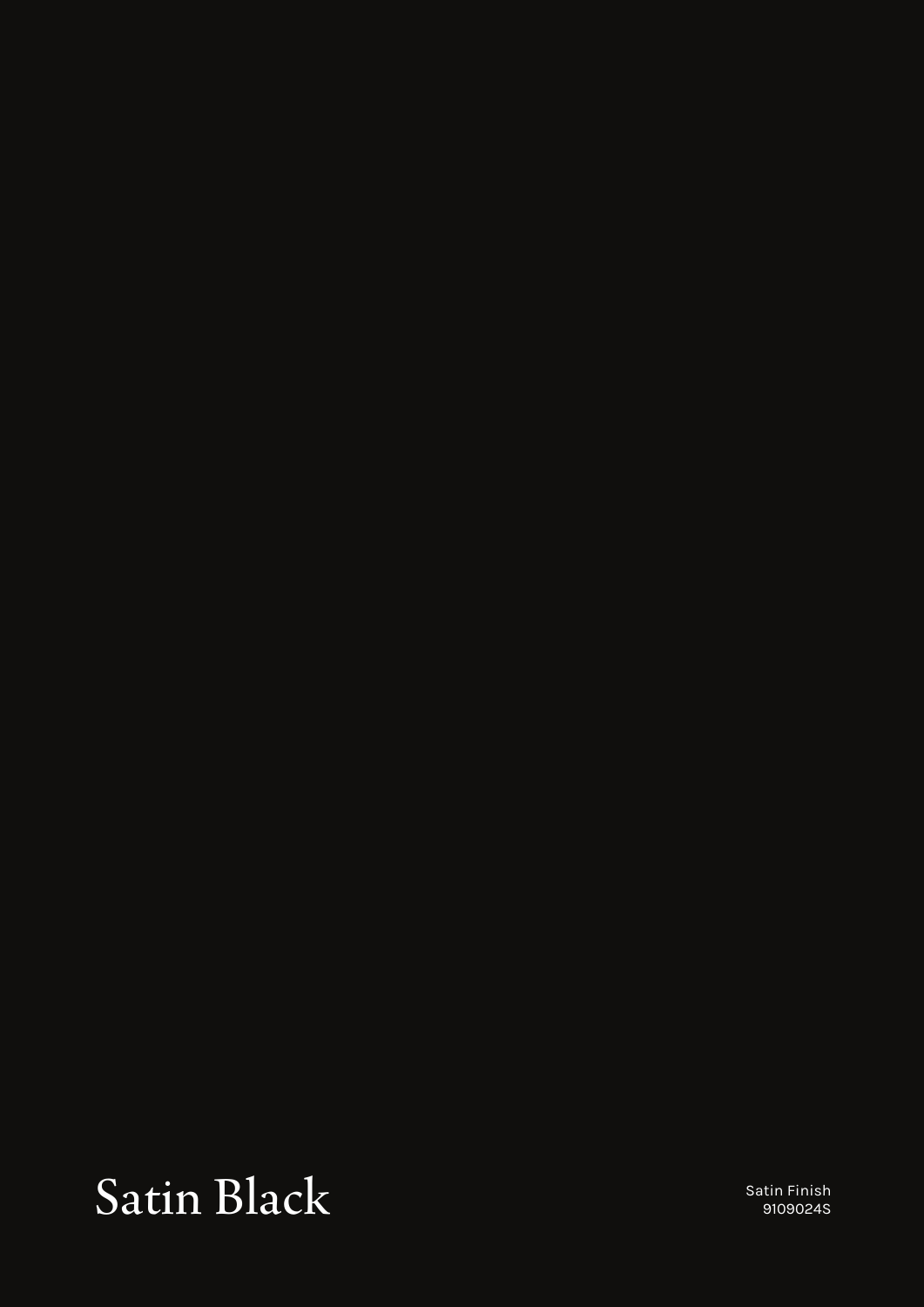#### Ace Black

Matte Finish 9069116F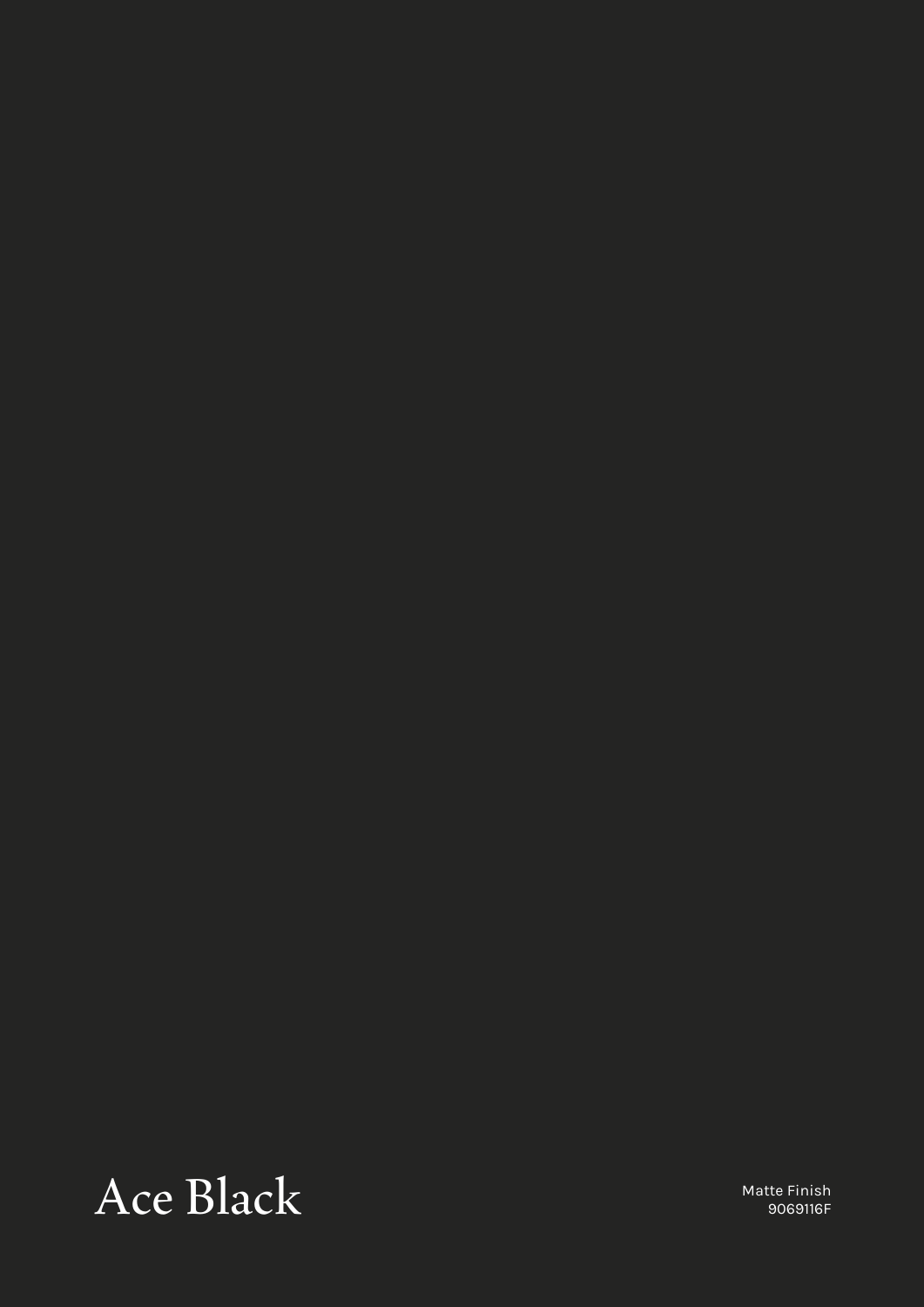

Satin Finish<br>27232786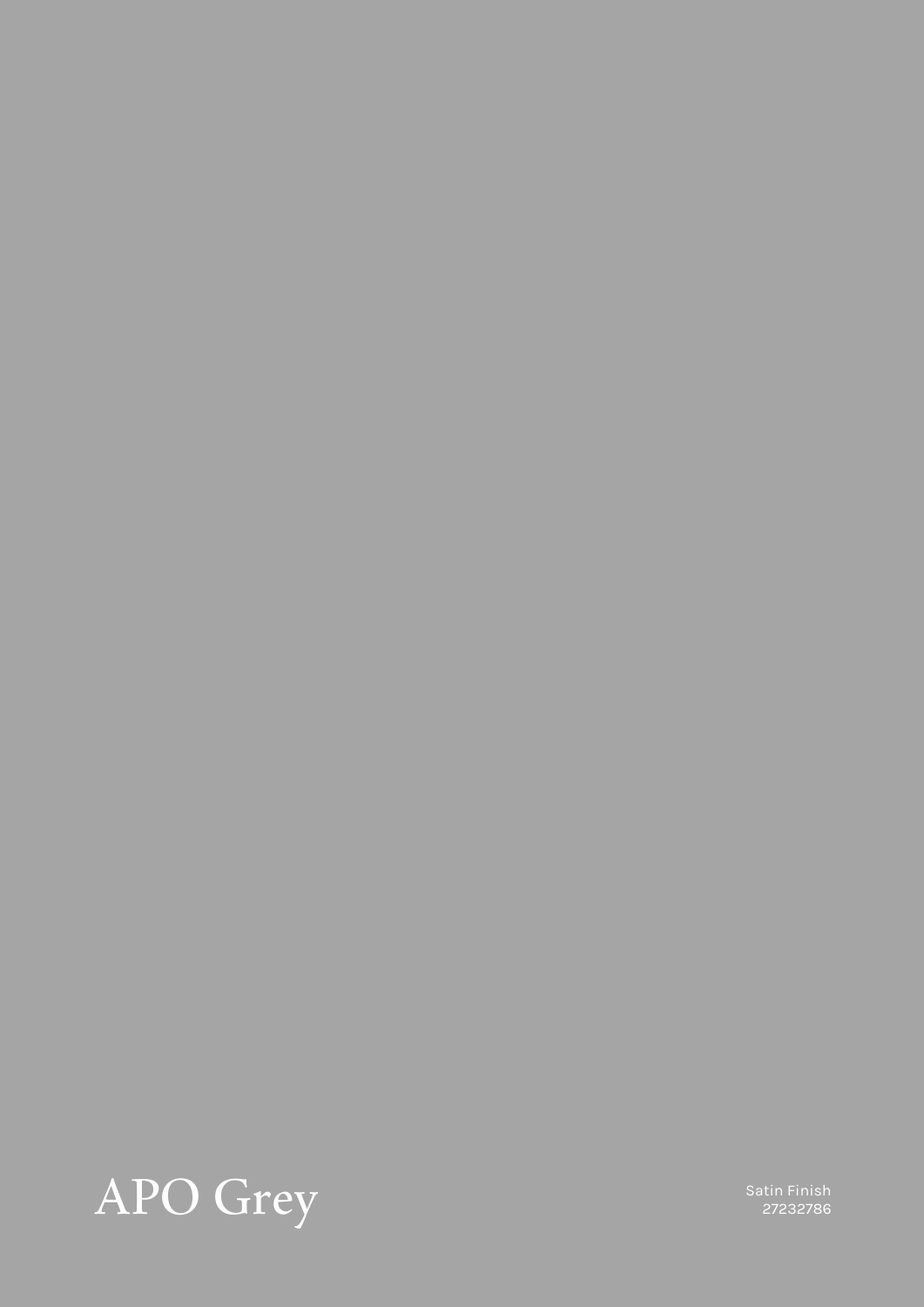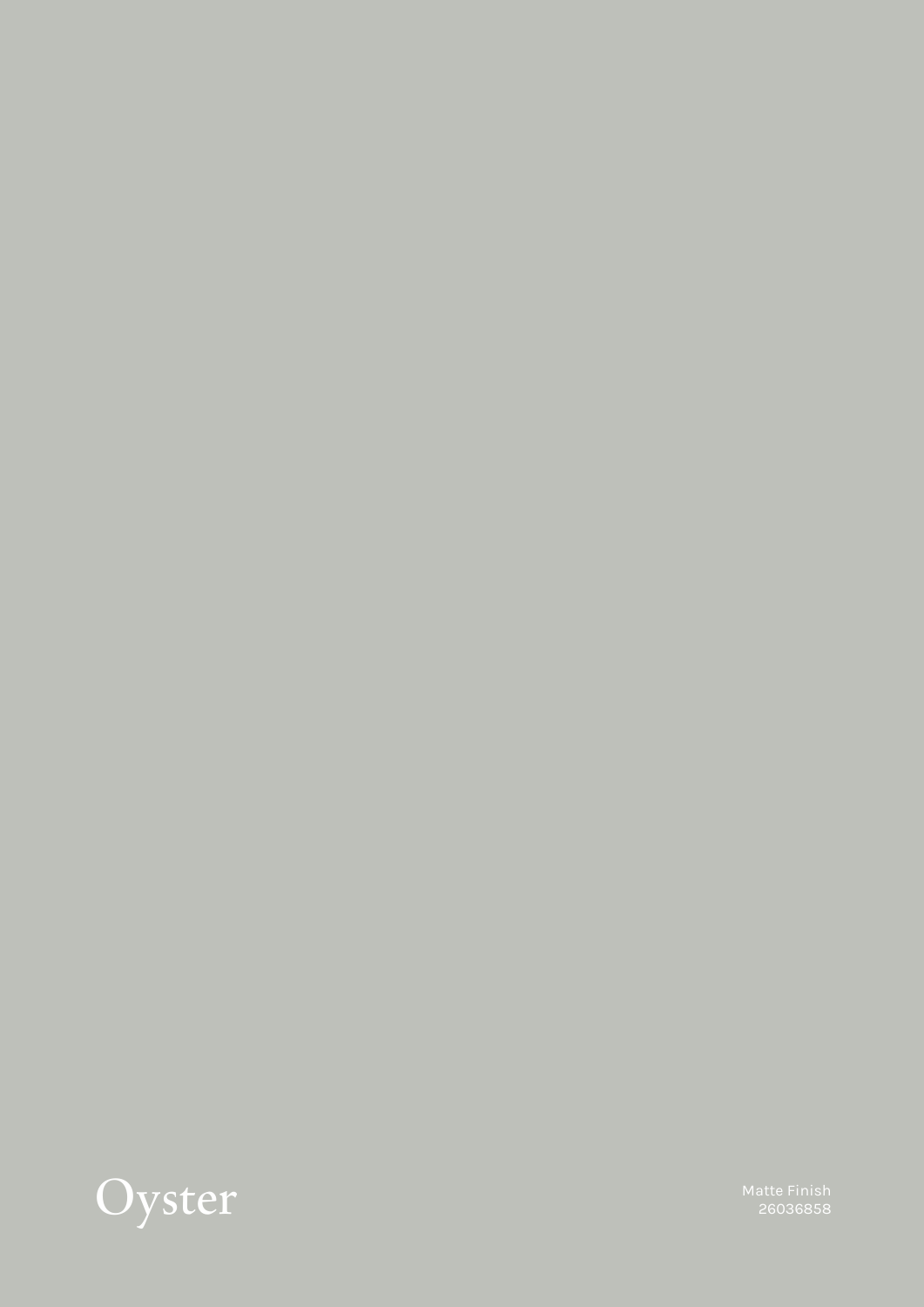#### Mistletoe Gloss Finish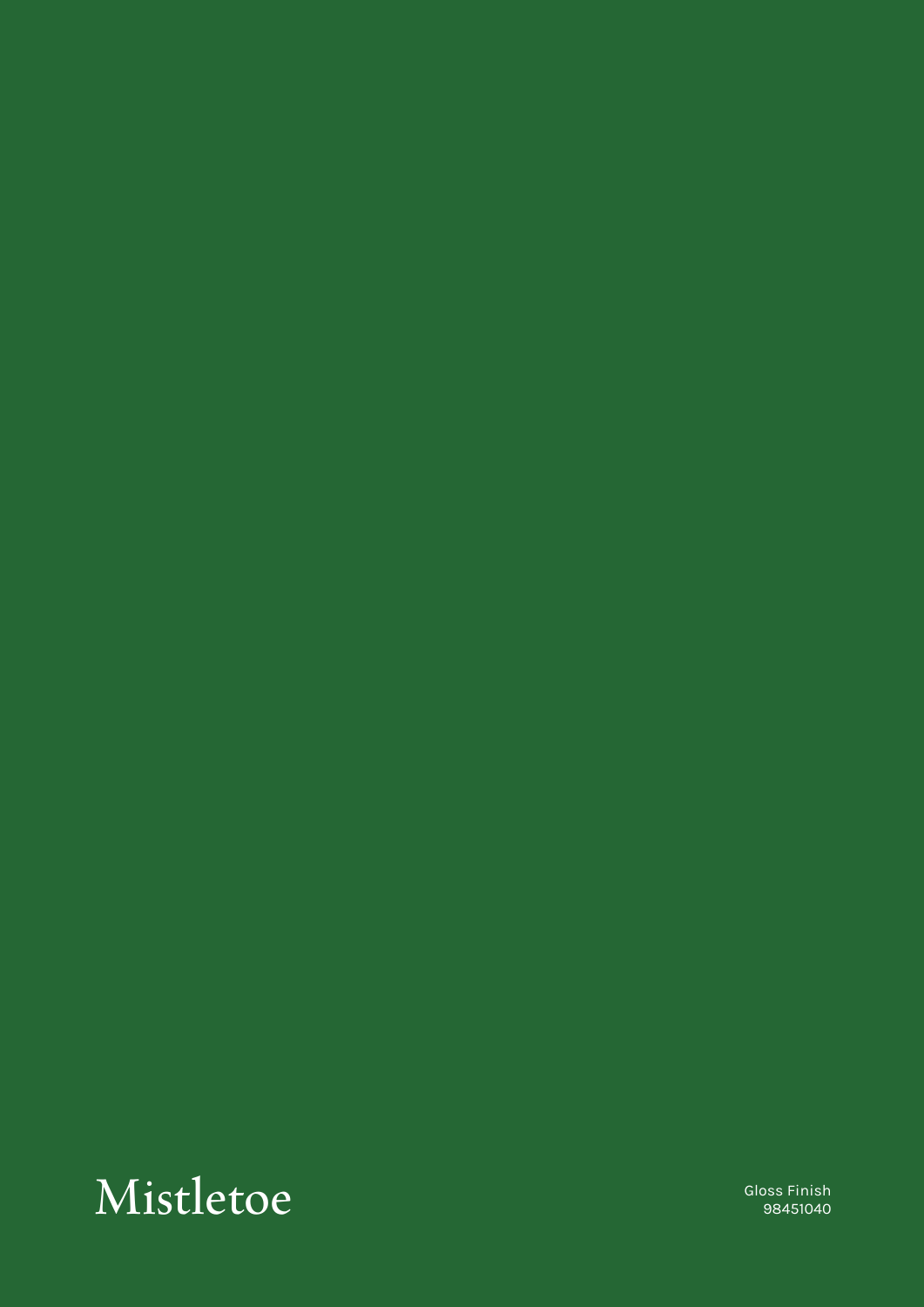## Hawthorn Green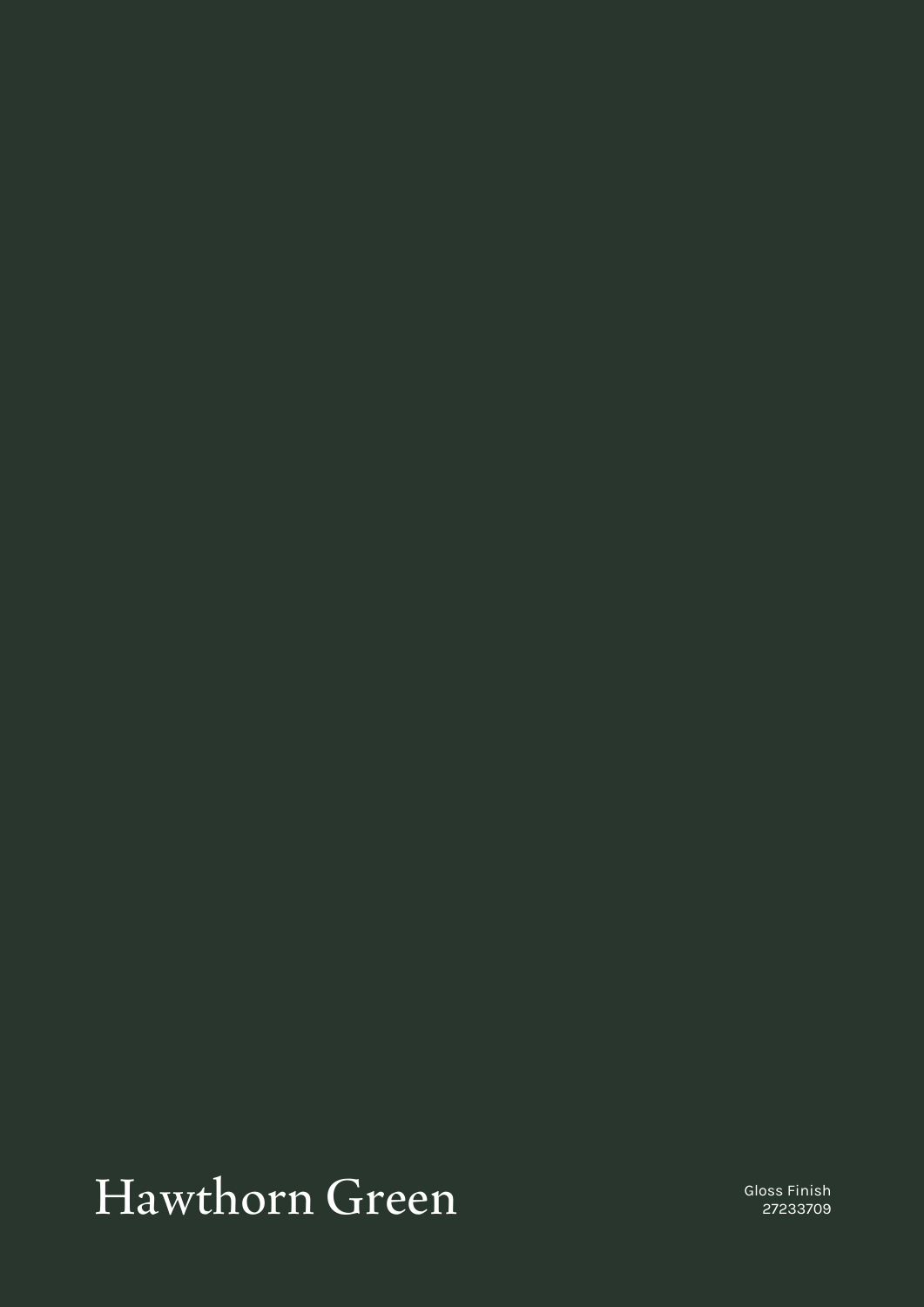# Pale Eucalypt

Matte Finish 2606303M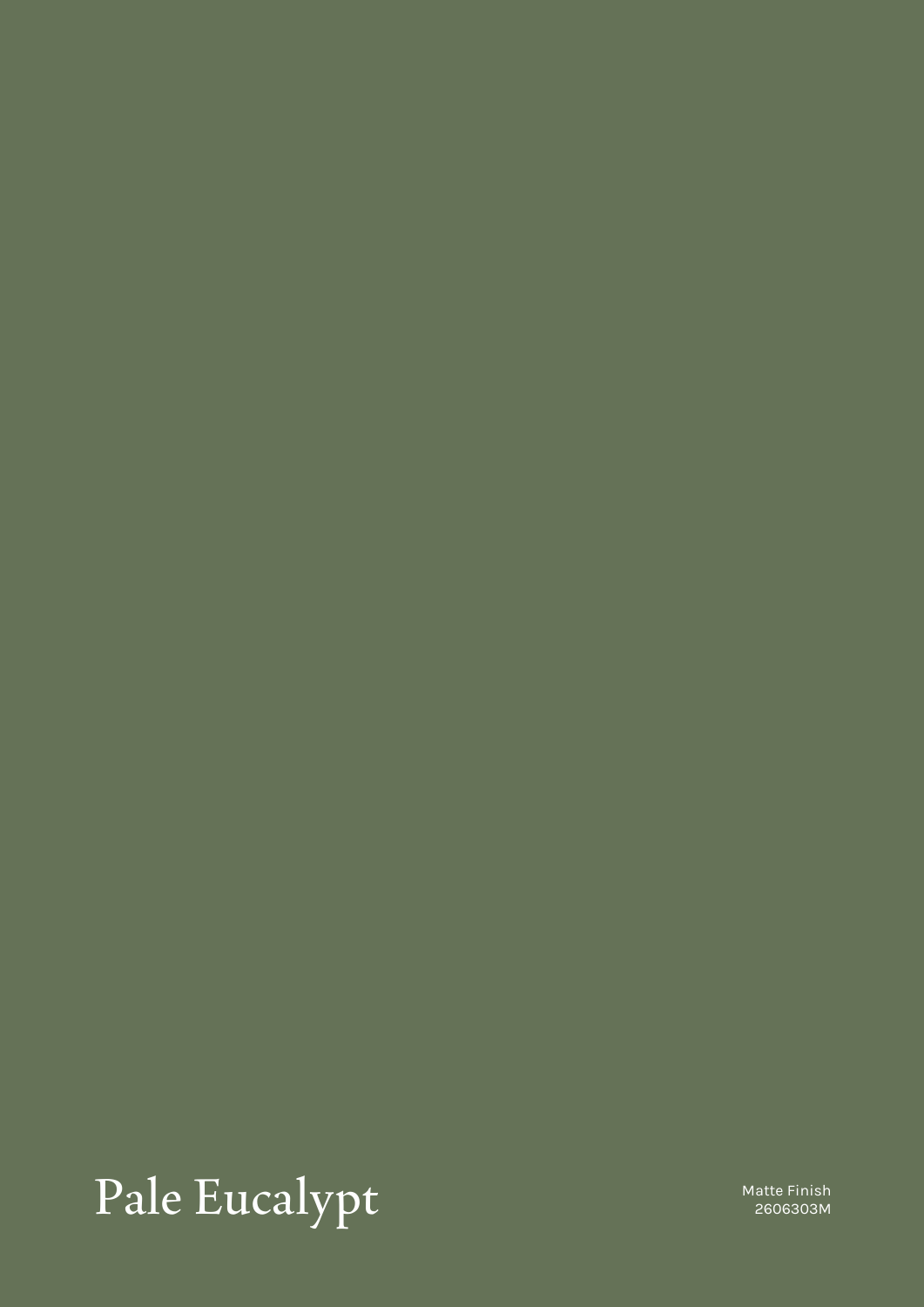# Transformer Grey Gloss Finish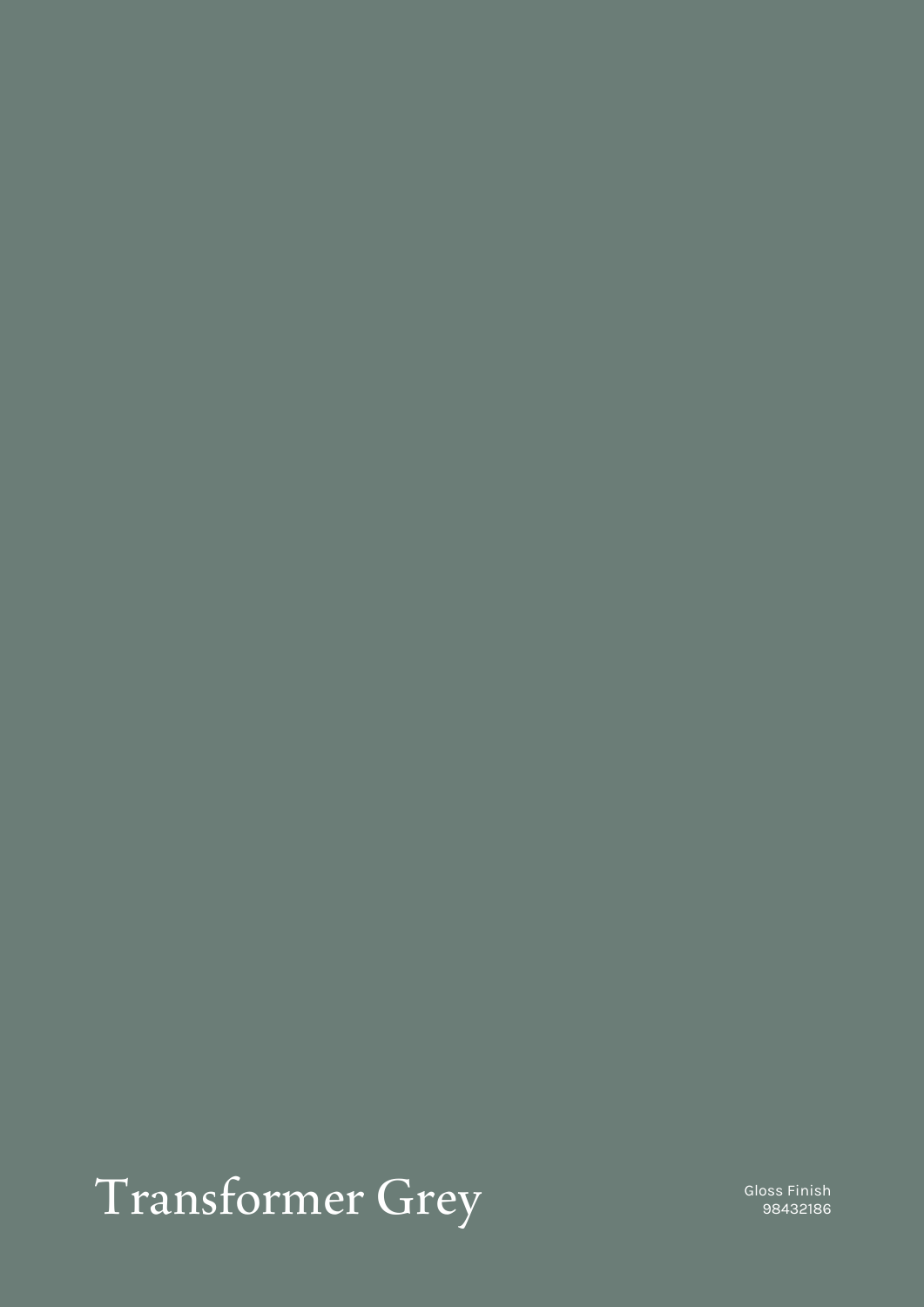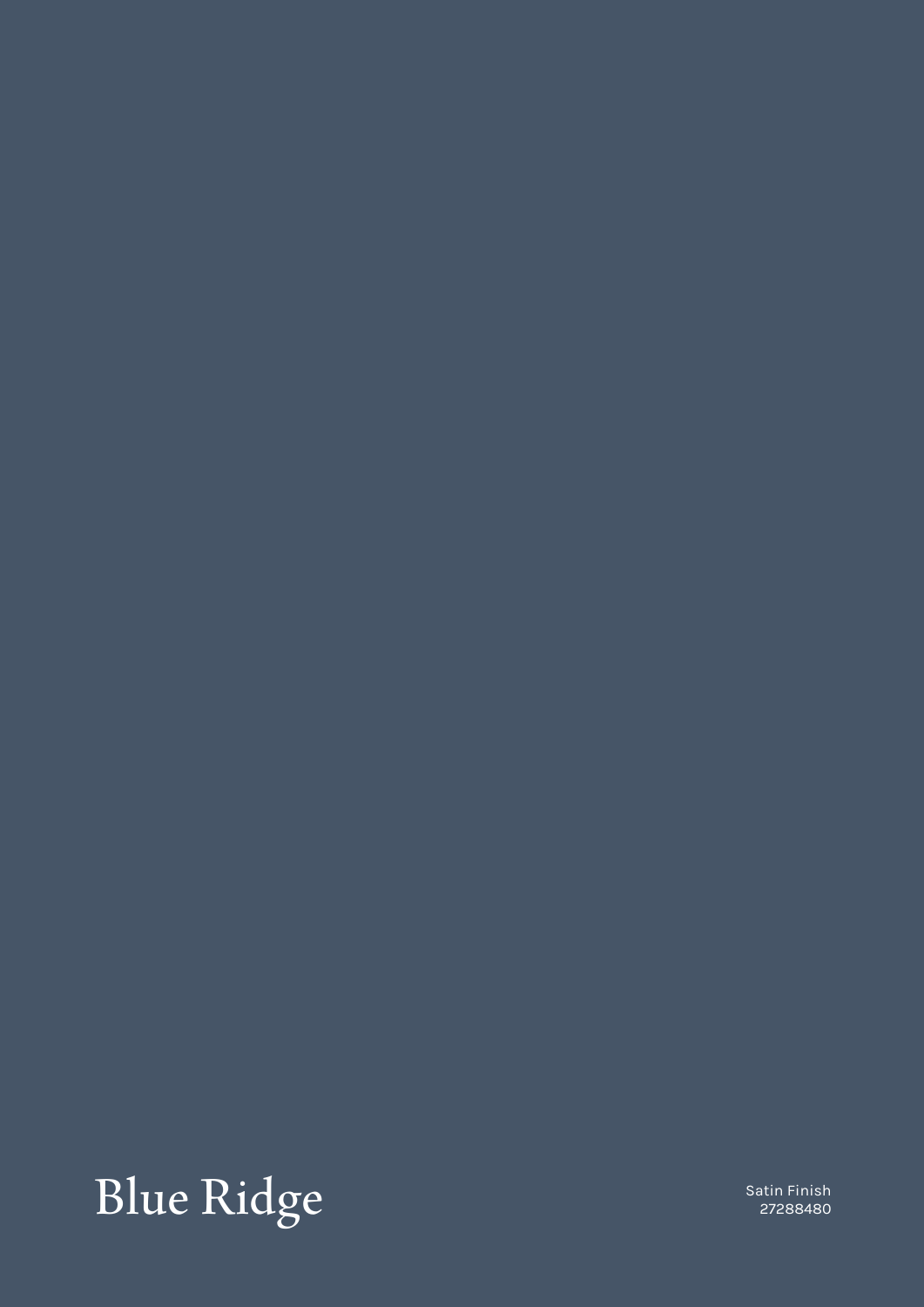

Satin Finish 2605125S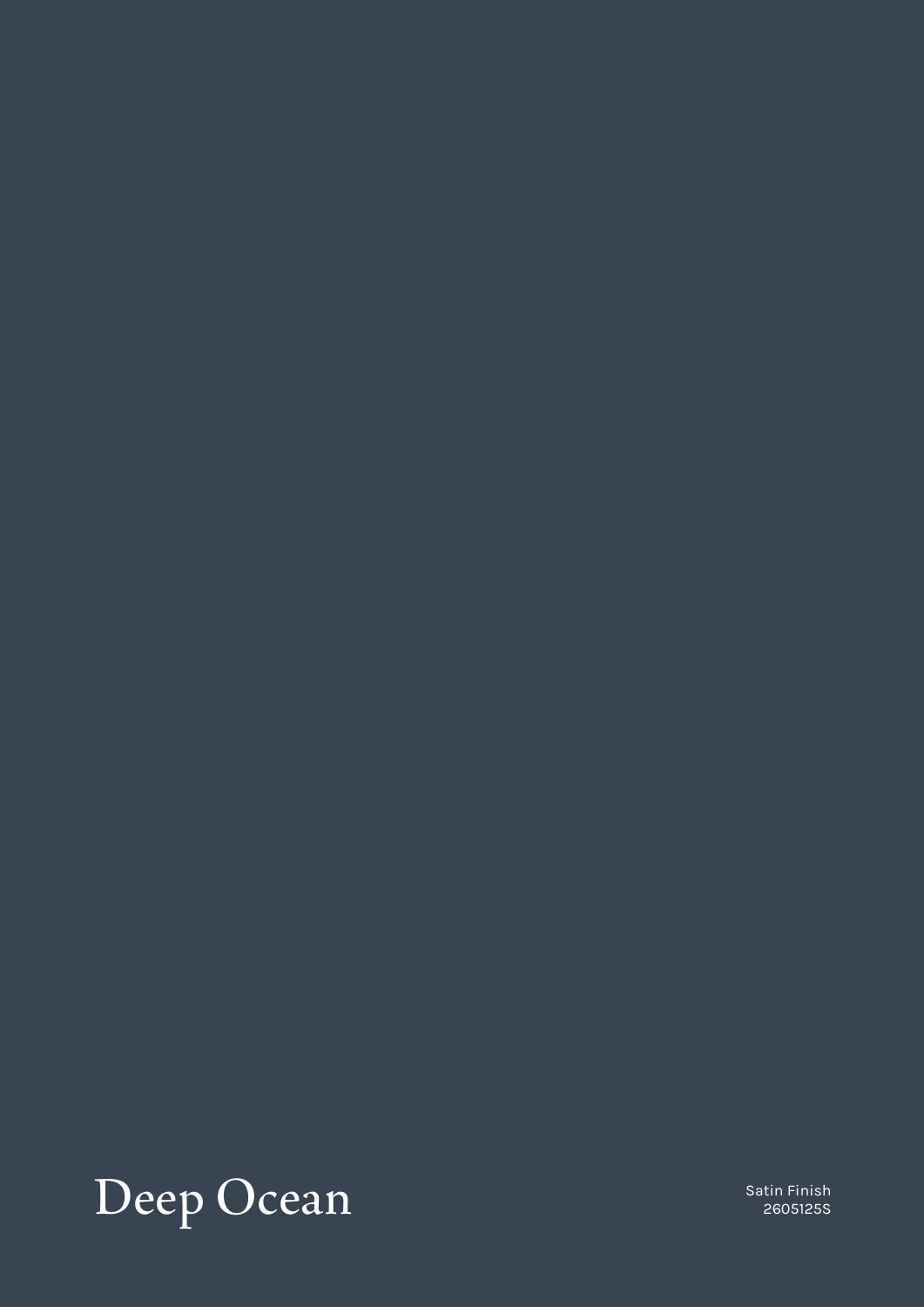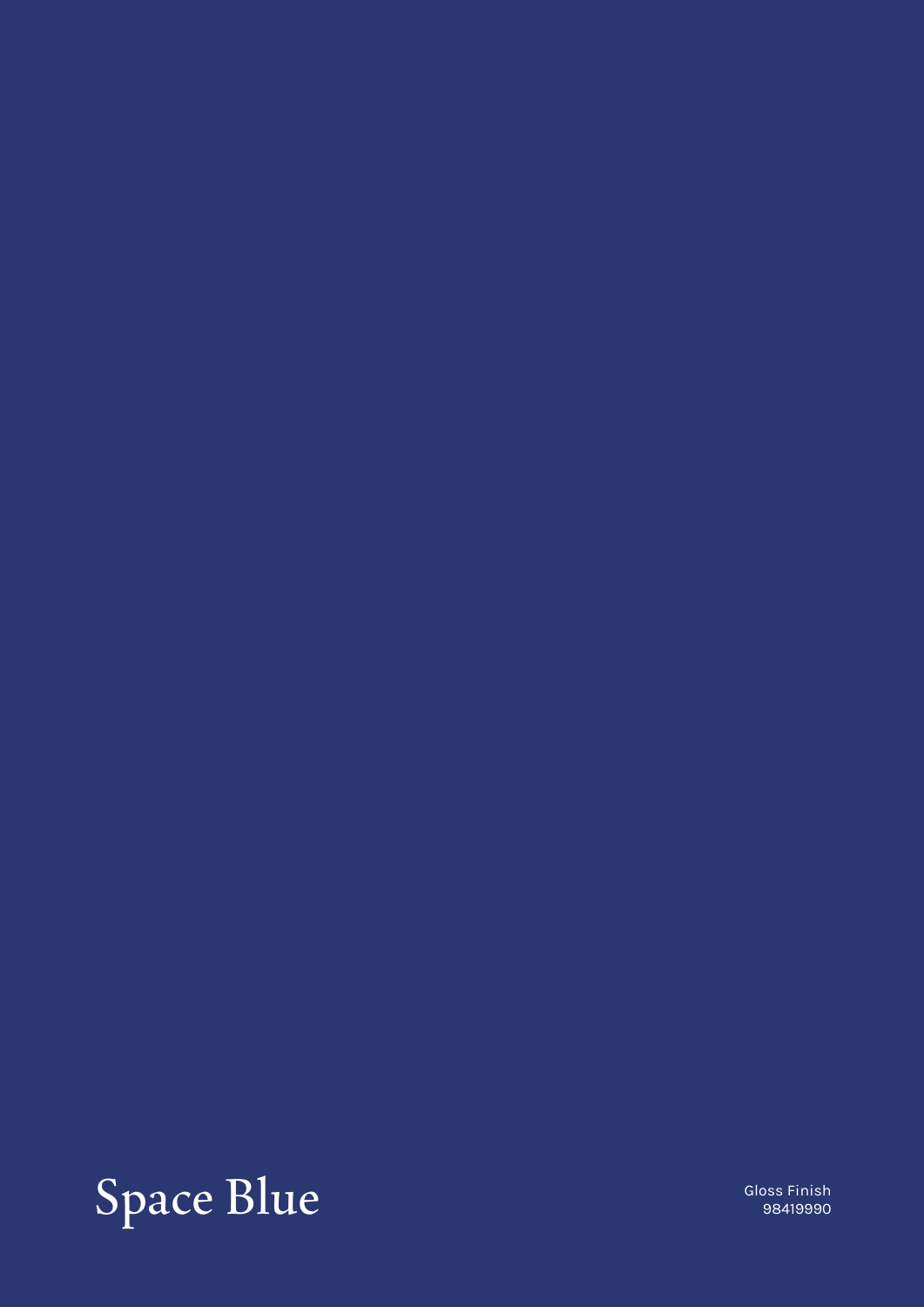#### French Blue Gloss Finish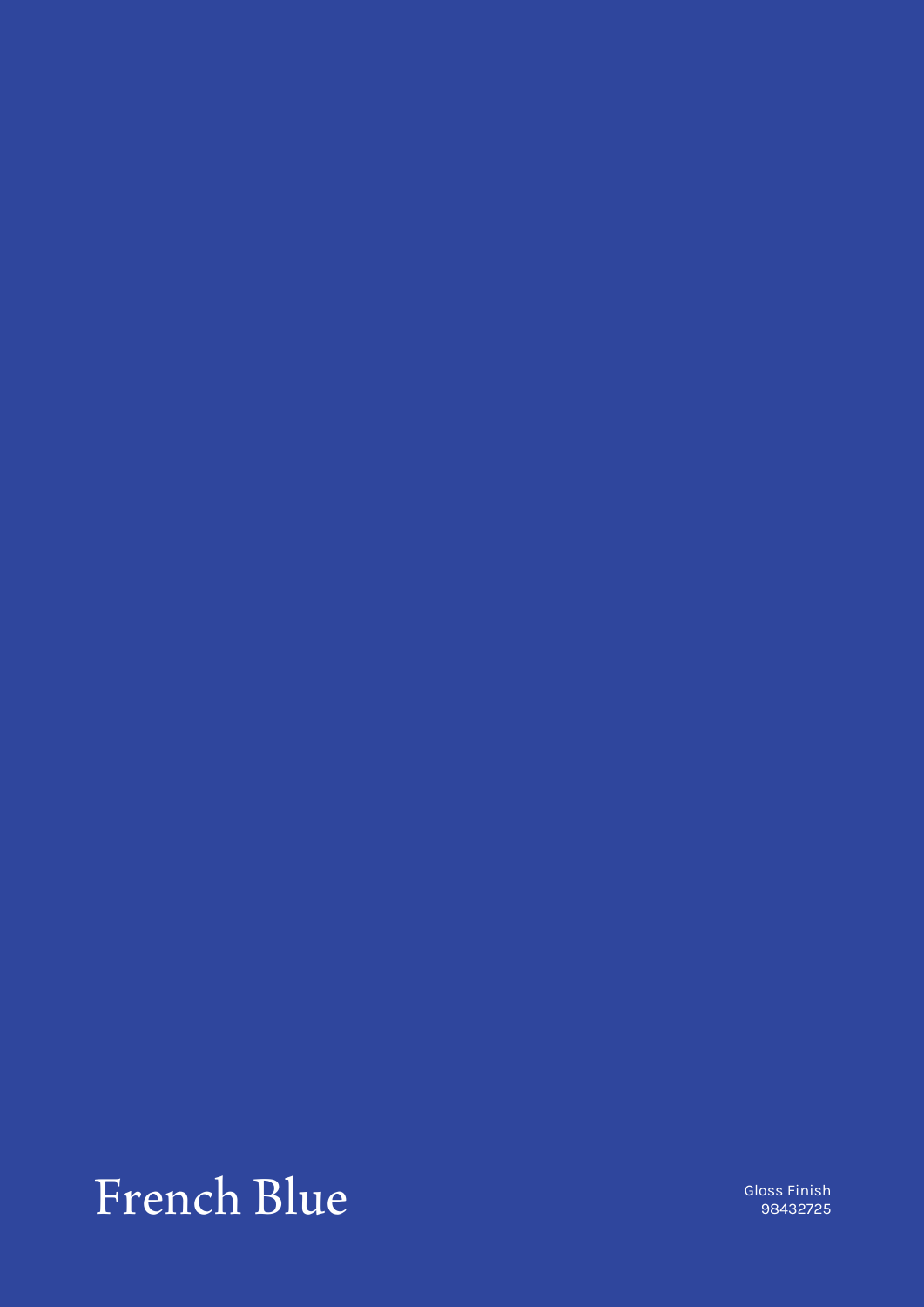#### $Blaze Blue$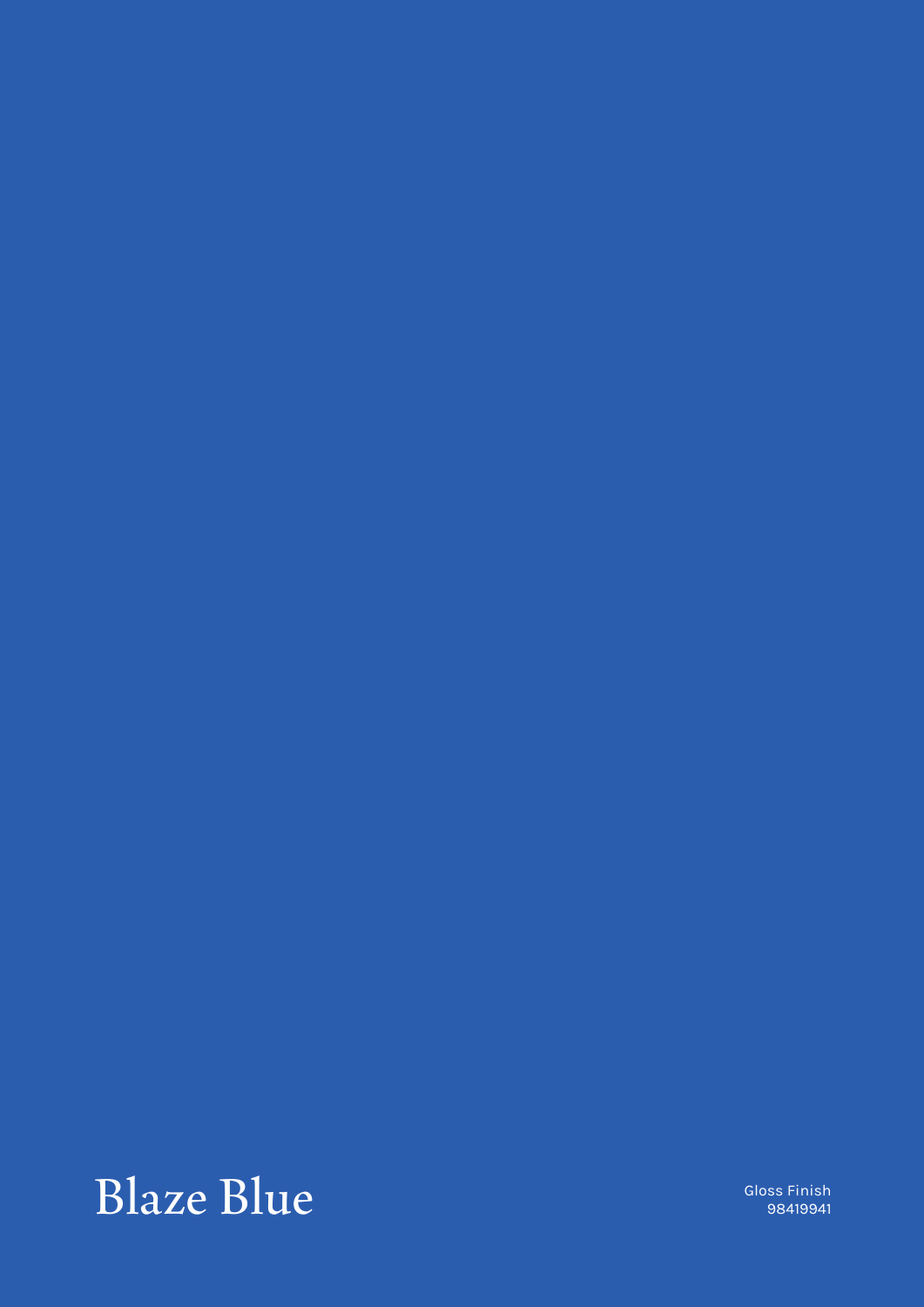## Horizon Blue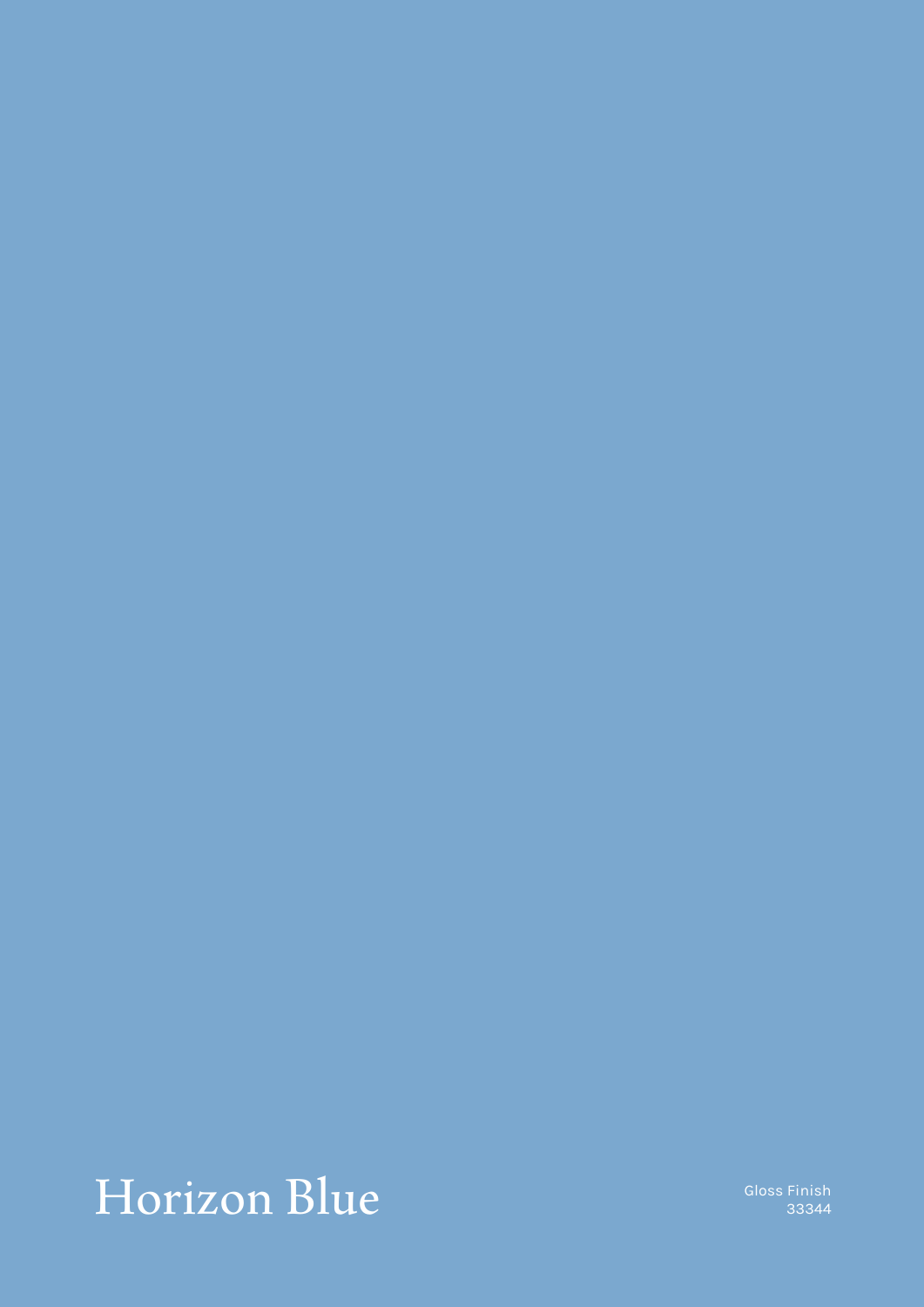#### Manor Red

Satin Finish 2724134S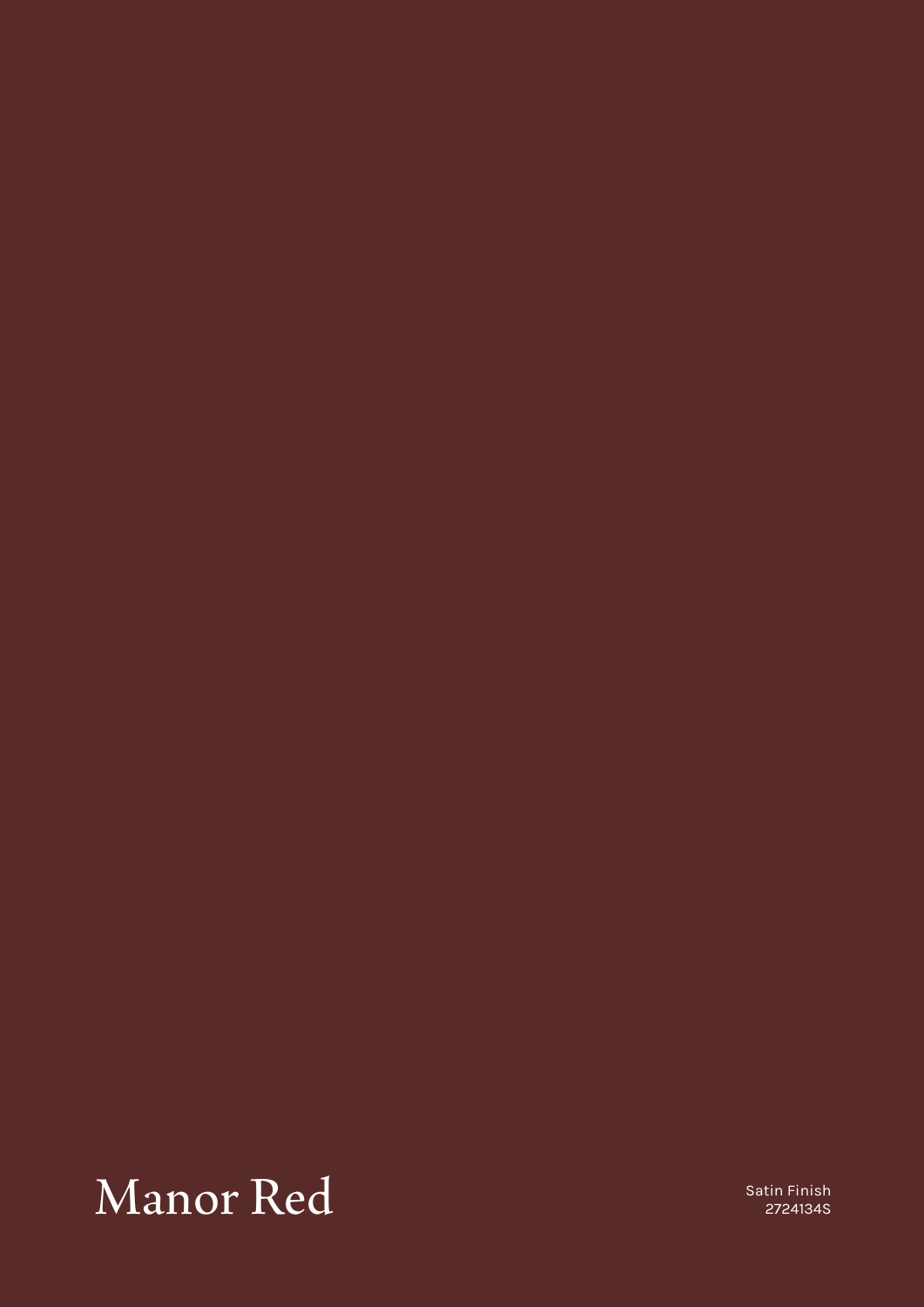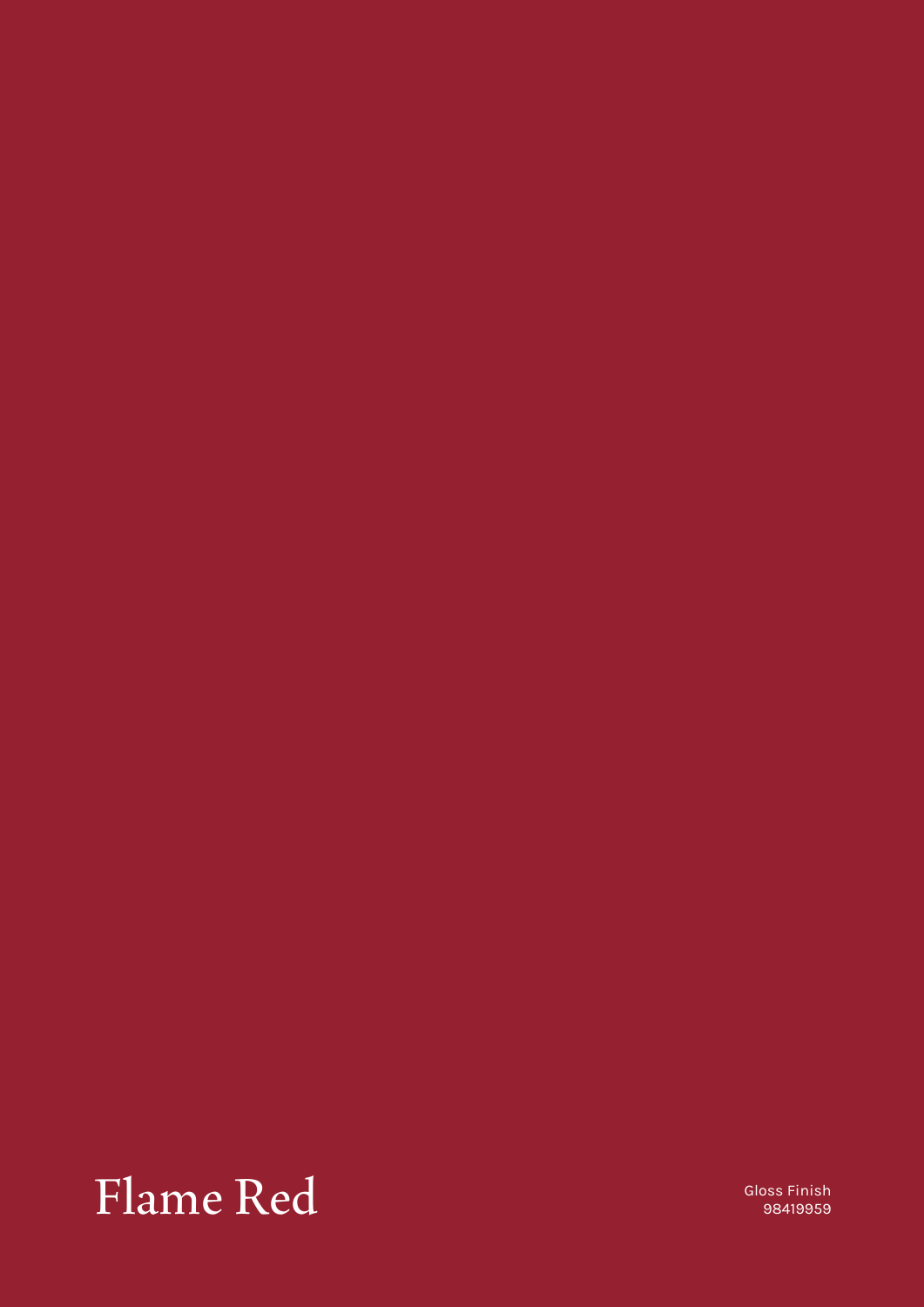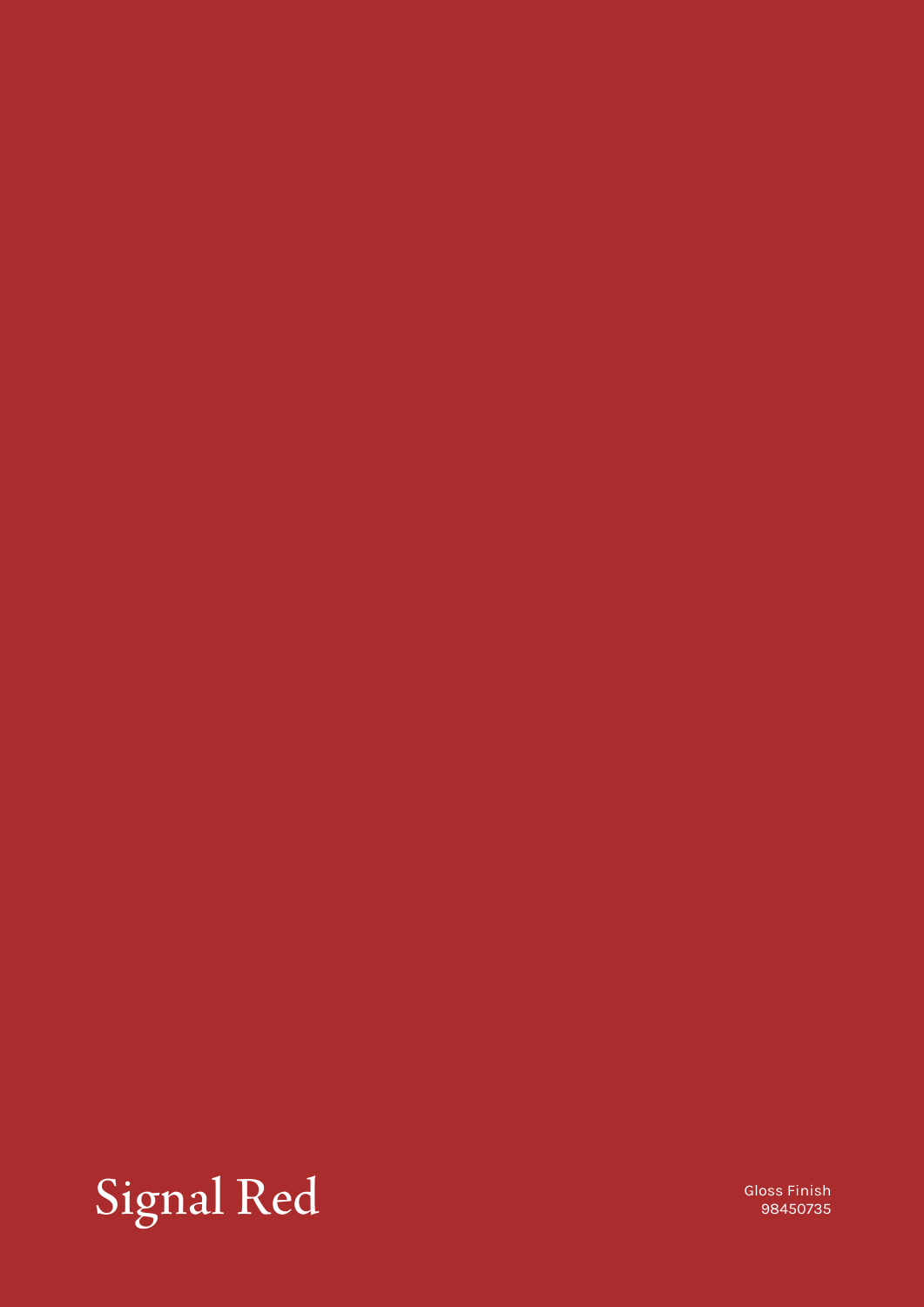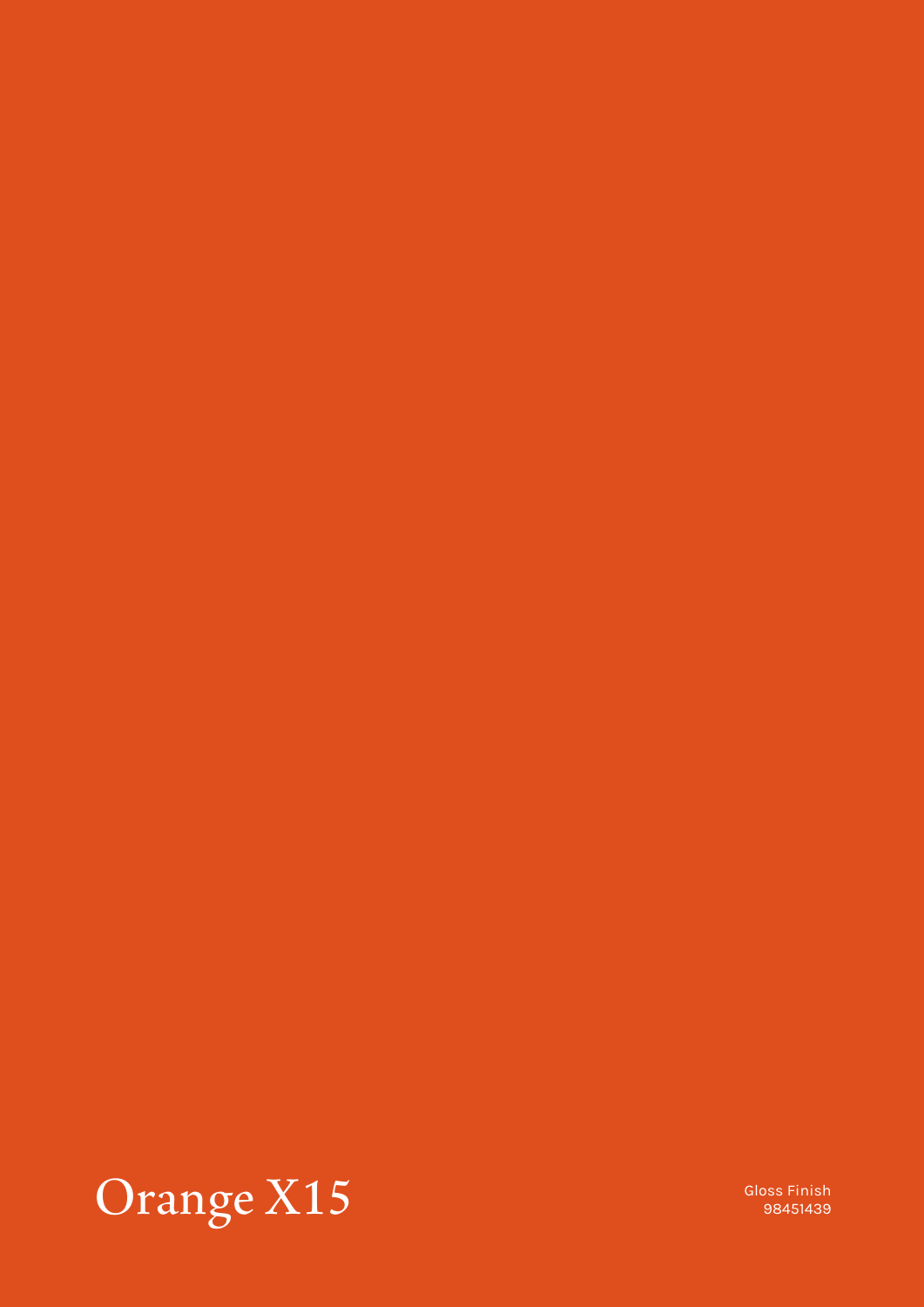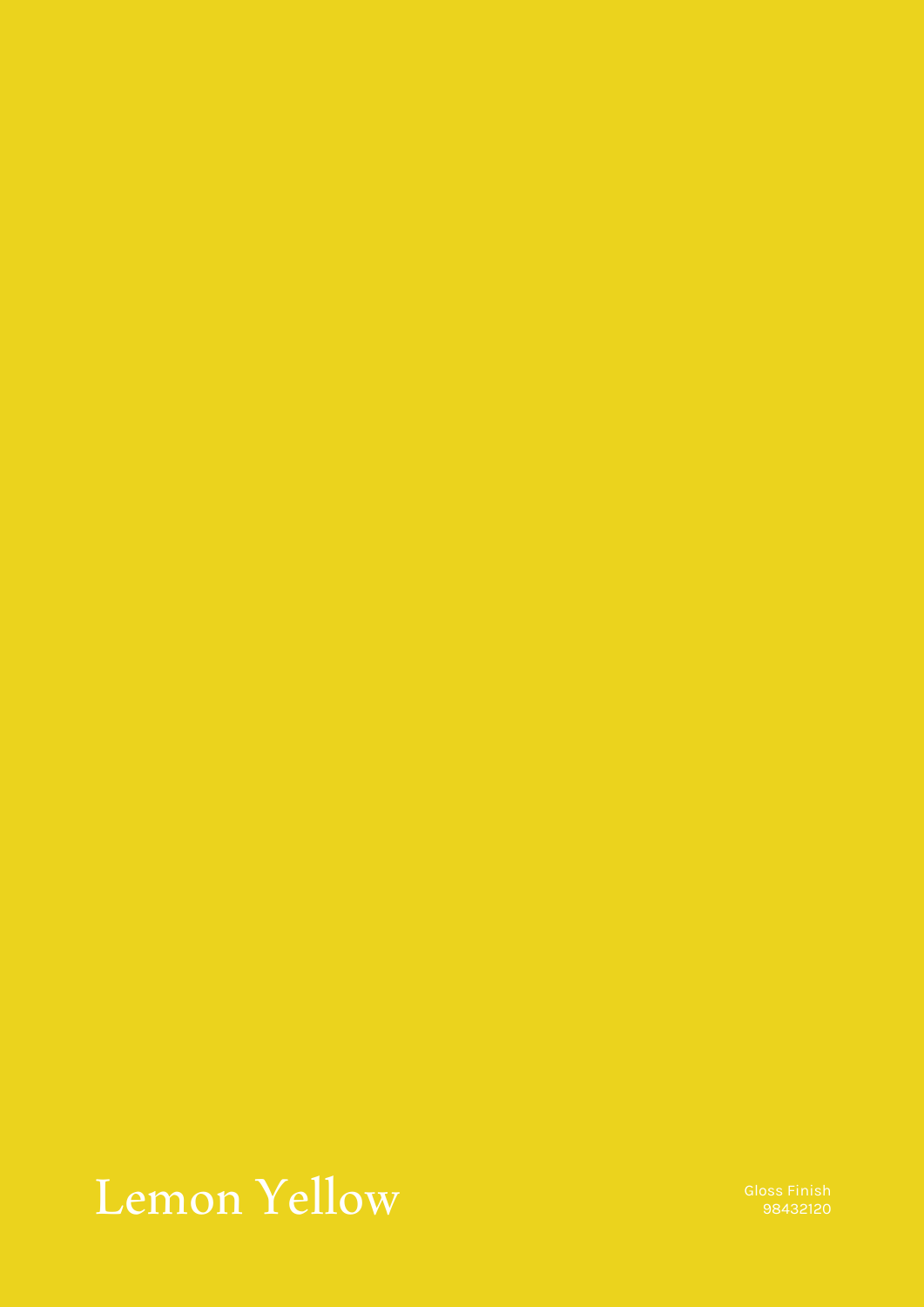### Dark Violet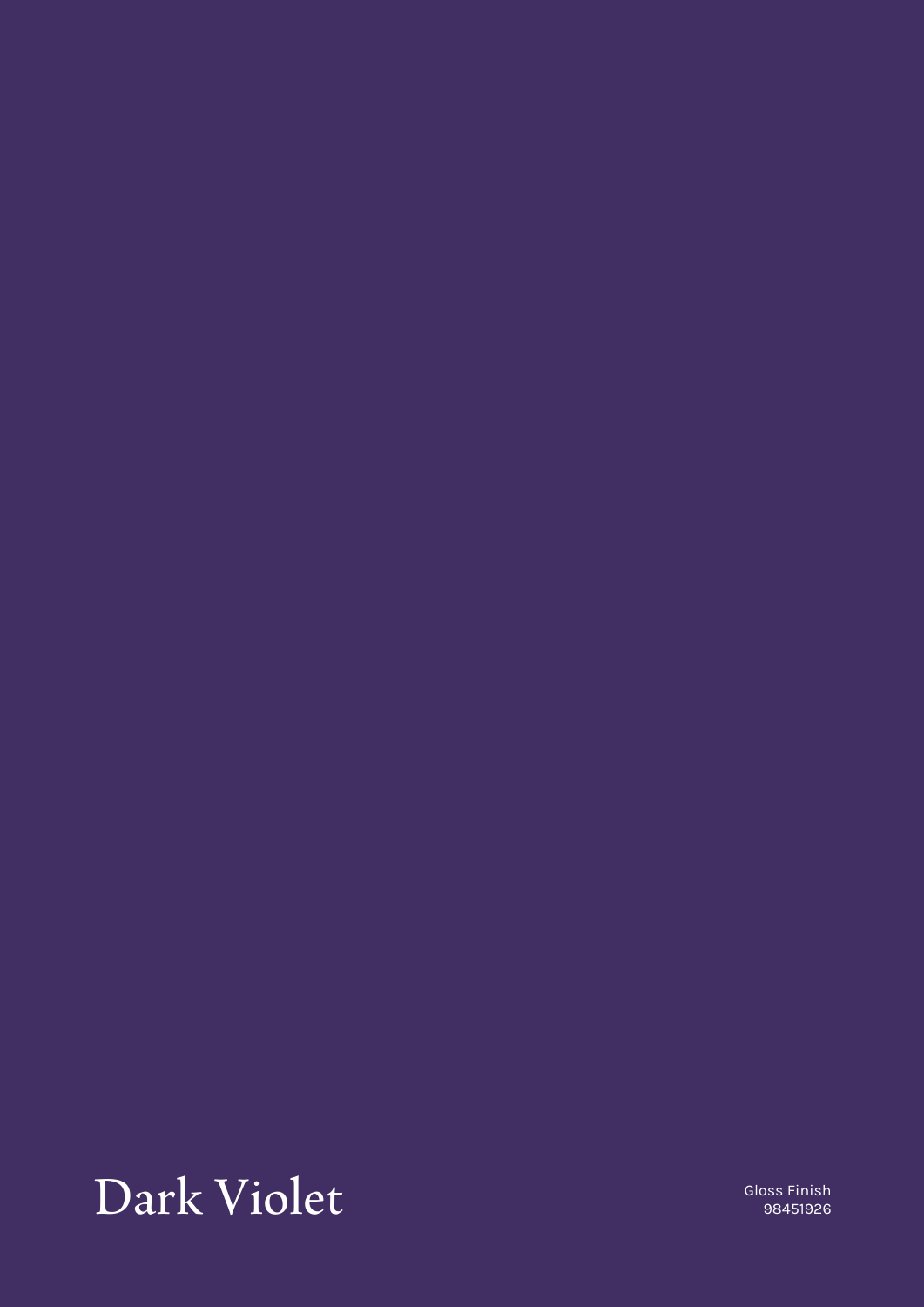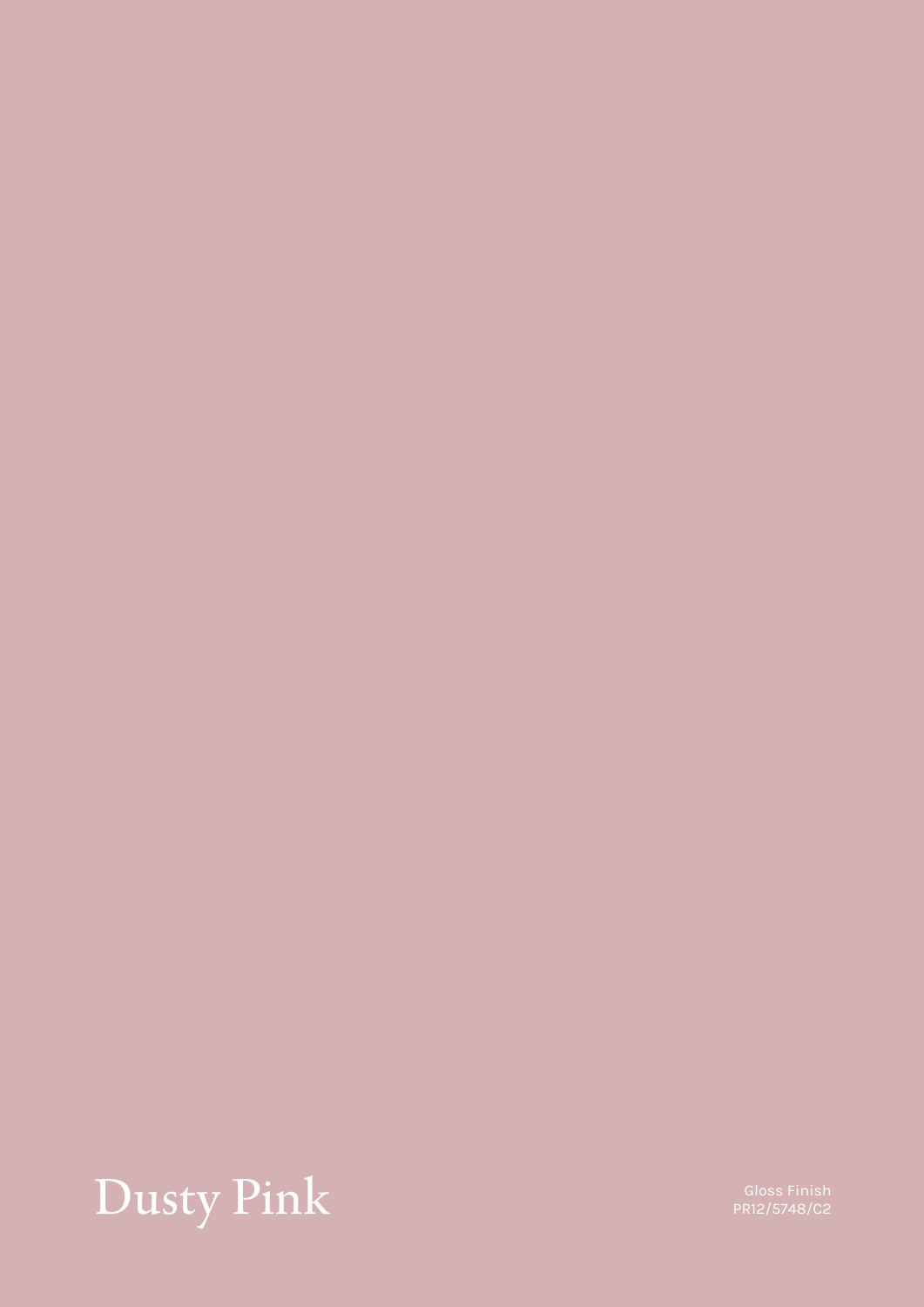# Rivergum Beige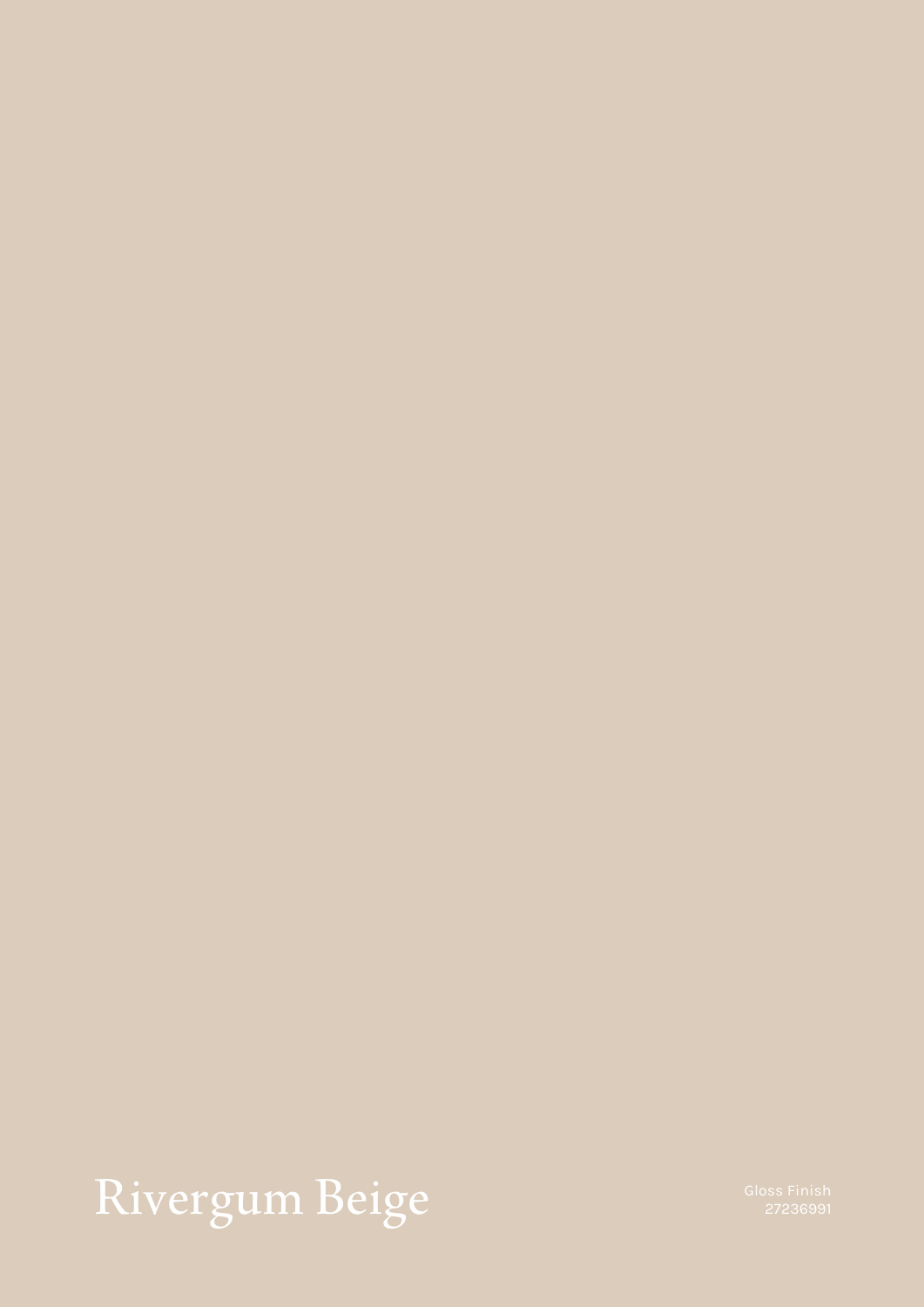

Matte Finish 95936656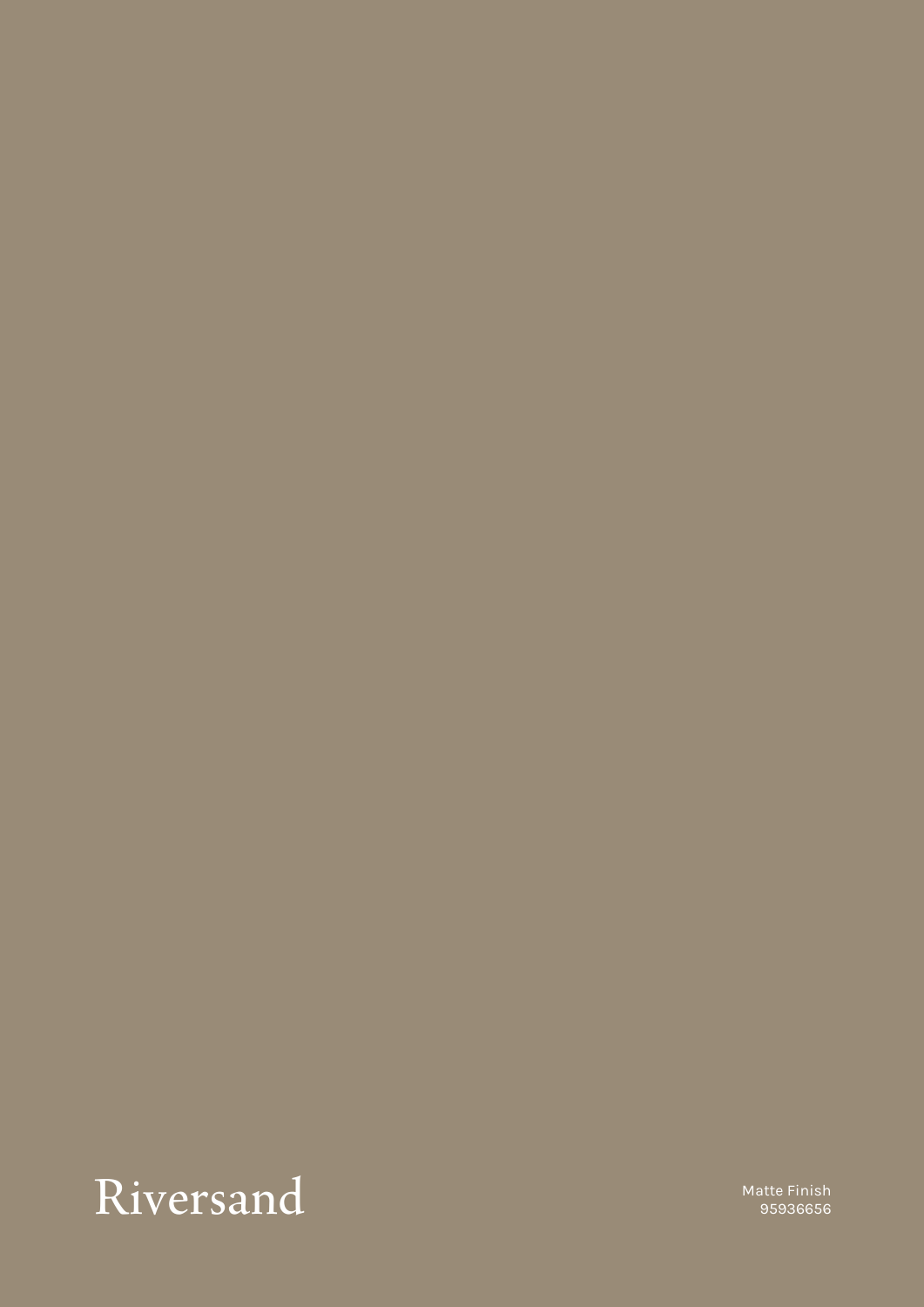#### Pearl White Gloss Finish

2721114G